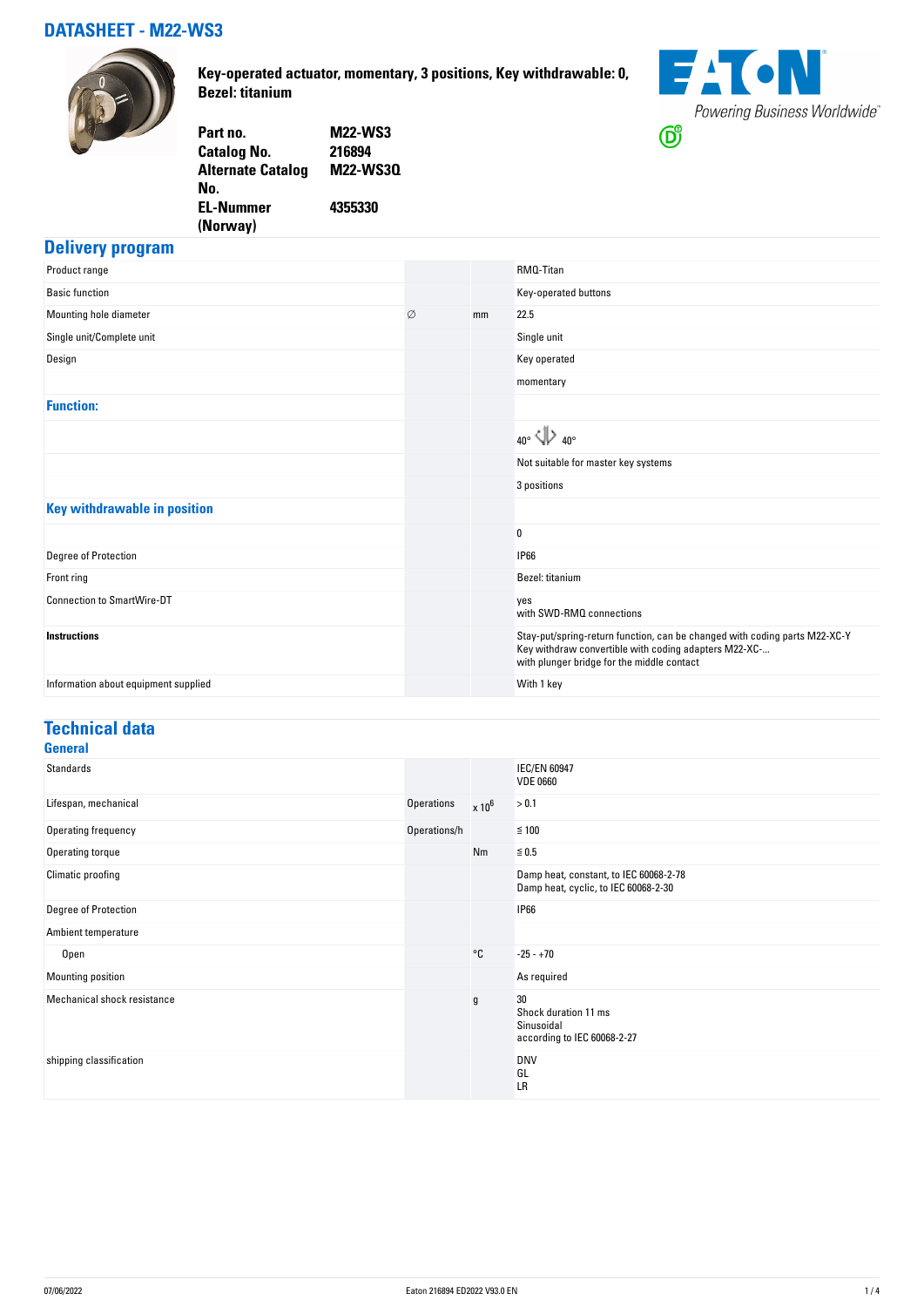

### **Design verification as per IEC/EN 61439**

| Technical data for design verification                                                                                    |                   |    |                                                                                                             |
|---------------------------------------------------------------------------------------------------------------------------|-------------------|----|-------------------------------------------------------------------------------------------------------------|
| Rated operational current for specified heat dissipation                                                                  | $I_{n}$           | А  | 0                                                                                                           |
| Heat dissipation per pole, current-dependent                                                                              | $P_{\text{vid}}$  | W  | 0                                                                                                           |
| Equipment heat dissipation, current-dependent                                                                             | $P_{vid}$         | W  | 0                                                                                                           |
| Static heat dissipation, non-current-dependent                                                                            | $P_{VS}$          | W  | 0                                                                                                           |
| Heat dissipation capacity                                                                                                 | $P_{\text{diss}}$ | W  | 0                                                                                                           |
| Operating ambient temperature min.                                                                                        |                   | °C | $-25$                                                                                                       |
| Operating ambient temperature max.                                                                                        |                   | °C | 70                                                                                                          |
| IEC/EN 61439 design verification                                                                                          |                   |    |                                                                                                             |
| 10.2 Strength of materials and parts                                                                                      |                   |    |                                                                                                             |
| 10.2.2 Corrosion resistance                                                                                               |                   |    | Meets the product standard's requirements.                                                                  |
| 10.2.3.1 Verification of thermal stability of enclosures                                                                  |                   |    | Meets the product standard's requirements.                                                                  |
| 10.2.3.2 Verification of resistance of insulating materials to normal heat                                                |                   |    | Meets the product standard's requirements.                                                                  |
| 10.2.3.3 Verification of resistance of insulating materials to abnormal heat<br>and fire due to internal electric effects |                   |    | Meets the product standard's requirements.                                                                  |
| 10.2.4 Resistance to ultra-violet (UV) radiation                                                                          |                   |    | Please enquire                                                                                              |
| 10.2.5 Lifting                                                                                                            |                   |    | Does not apply, since the entire switchgear needs to be evaluated.                                          |
| 10.2.6 Mechanical impact                                                                                                  |                   |    | Does not apply, since the entire switchgear needs to be evaluated.                                          |
| 10.2.7 Inscriptions                                                                                                       |                   |    | Meets the product standard's requirements.                                                                  |
| 10.3 Degree of protection of ASSEMBLIES                                                                                   |                   |    | Does not apply, since the entire switchgear needs to be evaluated.                                          |
| 10.4 Clearances and creepage distances                                                                                    |                   |    | Meets the product standard's requirements.                                                                  |
| 10.5 Protection against electric shock                                                                                    |                   |    | Does not apply, since the entire switchgear needs to be evaluated.                                          |
| 10.6 Incorporation of switching devices and components                                                                    |                   |    | Does not apply, since the entire switchgear needs to be evaluated.                                          |
| 10.7 Internal electrical circuits and connections                                                                         |                   |    | Is the panel builder's responsibility.                                                                      |
| 10.8 Connections for external conductors                                                                                  |                   |    | Is the panel builder's responsibility.                                                                      |
| 10.9 Insulation properties                                                                                                |                   |    |                                                                                                             |
| 10.9.2 Power-frequency electric strength                                                                                  |                   |    | Is the panel builder's responsibility.                                                                      |
| 10.9.3 Impulse withstand voltage                                                                                          |                   |    | Is the panel builder's responsibility.                                                                      |
| 10.9.4 Testing of enclosures made of insulating material                                                                  |                   |    | Is the panel builder's responsibility.                                                                      |
| 10.10 Temperature rise                                                                                                    |                   |    | Not applicable.                                                                                             |
| 10.11 Short-circuit rating                                                                                                |                   |    | Is the panel builder's responsibility. The specifications for the switchgear must be<br>observed.           |
| 10.12 Electromagnetic compatibility                                                                                       |                   |    | Is the panel builder's responsibility. The specifications for the switchgear must be<br>observed.           |
| 10.13 Mechanical function                                                                                                 |                   |    | The device meets the requirements, provided the information in the instruction<br>leaflet (IL) is observed. |

#### **Technical data ETIM 8.0**

Low-voltage industrial components (EG000017) / Front element for selector switch (EC000222)

Electric engineering, automation, process control engineering / Low-voltage switch technology / Command and alarm device / Front element for selector switches (ecl@ss10.0.1-27-37-12-13 [AKF031014])

| Number of switch positions    | υ     |
|-------------------------------|-------|
| Type of control element       | Key   |
| Suitable for illumination     | No    |
| Colour control element        | Black |
| Colour indicator light cap    | Other |
| <b>Construction type lens</b> | Round |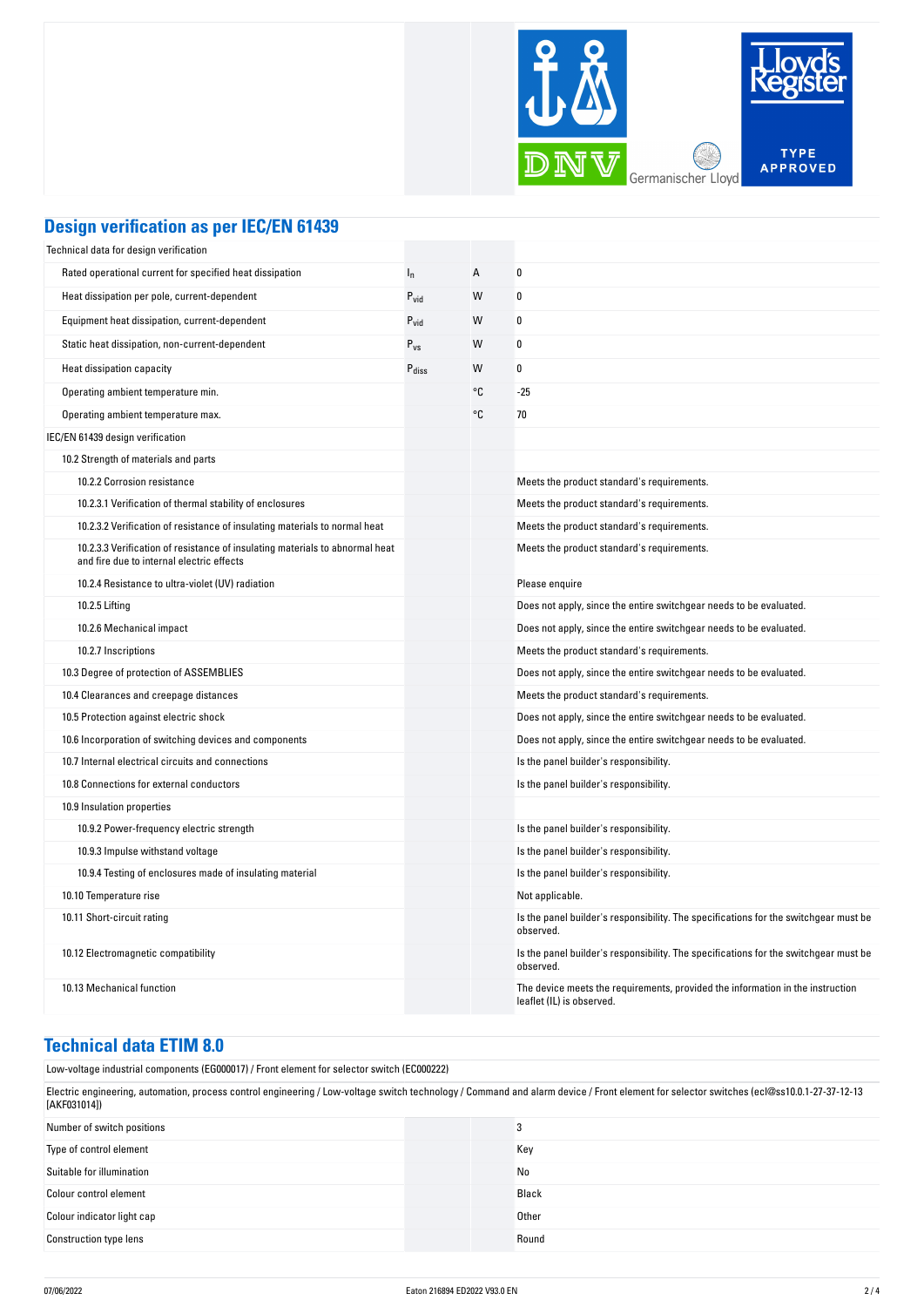| Hole diameter                         | mm | 22.5        |
|---------------------------------------|----|-------------|
| Width opening                         | mm | 0           |
| Height opening                        | mm | 0           |
| Switching function latching           |    | No          |
| Spring-return                         |    | Yes         |
| With front ring                       |    | Yes         |
| Material front ring                   |    | Plastic     |
| Colour front ring                     |    | Titanium    |
| Degree of protection (IP), front side |    | <b>IP66</b> |
| Degree of protection (NEMA)           |    | 4X, 13      |

## **Approvals**

| <b>Product Standards</b>    | IEC/EN 60947-5; UL 508; CSA-C22.2 No. 14-05; CSA-C22.2 No. 94-91; CE marking |
|-----------------------------|------------------------------------------------------------------------------|
| UL File No.                 | E29184                                                                       |
| UL Category Control No.     | <b>NKCR</b>                                                                  |
| CSA File No.                | 012528                                                                       |
| CSA Class No.               | 3211-03                                                                      |
| North America Certification | UL listed, CSA certified                                                     |
| <b>Degree of Protection</b> | UL/CSA Type 3R, 4X, 12, 13                                                   |

# **Dimensions**